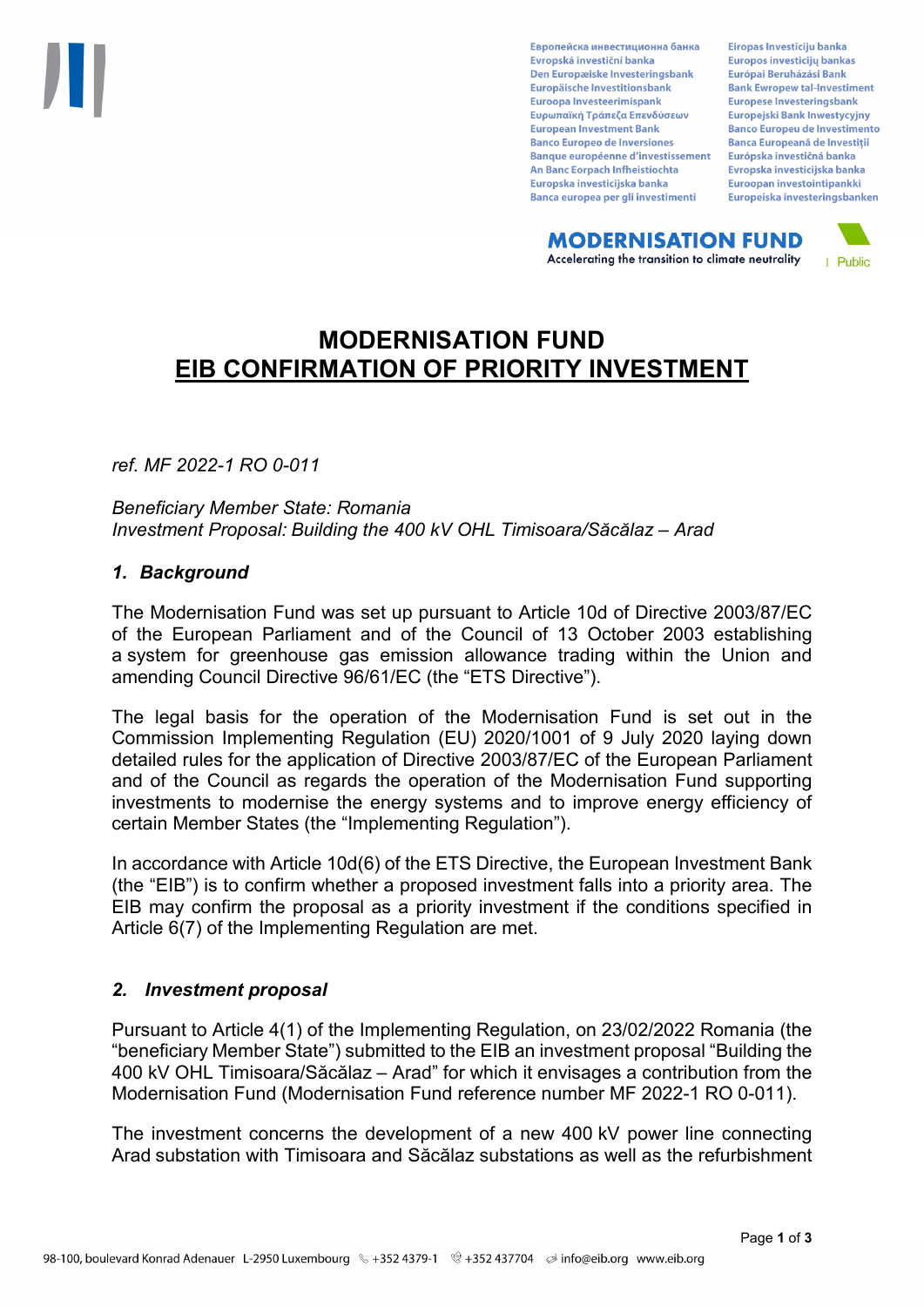

and expansion of the substations of Arad and Săcălaz. The investment comprises a 400 kV double circuit overhead line with a total length of 68 km.

The beneficiary Member State has requested funding of EUR 57 506 448 for a disbursement under the proposed project.

The main objective of the investment is to reinforce the national transmission system, contribute to the increase of interconnection capacity with Serbia and support the integration of renewable energy sources in the south-western part of the country.

The project is included in the list of key electricity transmission infrastructure projects of the National Energy and Climate Plan (NECP) for Romania.

## *3. Compliance with the conditions for priority investment*

- a) The beneficiary Member State has demonstrated that the investment complies with the requirements laid down in Article 10d(1) of the ETS Directive as it supports the modernisation of the energy system and it is in line with the objectives and measures set out in its NECP.
- b) According to the information provided by the beneficiary Member State and pursuant to Article 10d(2) Directive 2003/87/EC, the investment is considered as a priority investment as it falls under the priority area "modernisation of energy networks".
- c) The beneficiary Member State has sufficient funds available for the requested disbursement according to the statement of the available funds referred to in Article 5(1) of the Implementing Regulation and after deduction of any amounts to be disbursed for investments already confirmed in accordance with Article 6(9) of the Implementing Regulation.
- d) The beneficiary Member State has provided evidence that the investment proposal does not constitute State aid within the meaning of Article 107(1) of the Treaty on the Functioning of the European Union.
- e) The beneficiary Member State has confirmed in writing that the investment complies with any other applicable requirements of Union and national law.
- f) According to the information provided by the beneficiary Member State, the amounts requested from the Modernisation Fund are not intended to cover the same costs of the investment as those financed by another Union or national instrument.

## *4. Conclusions*

The EIB has assessed the investment proposal based on the information submitted by the beneficiary Member State in accordance with Article 4 and Annex 1 of the Implementing Regulation and it has concluded that the investment proposal has met the conditions specified in Article 6(7) of the Implementing Regulation.